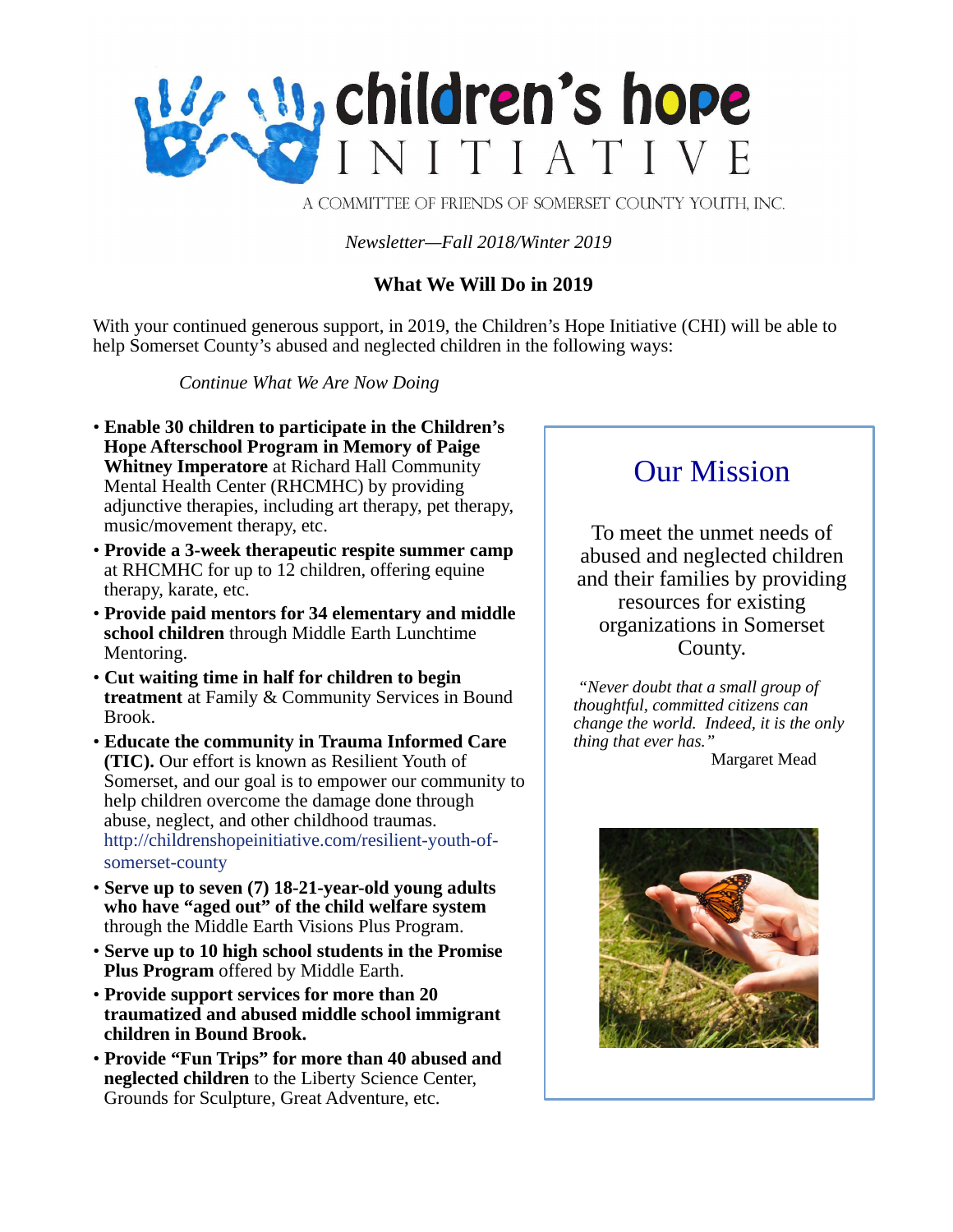### **What We Have Done From January 2012 through October 2018**



To learn more please visit: http://childrenshopeinitiative.org https://www.facebook.com/Childrens.Hope.Initiative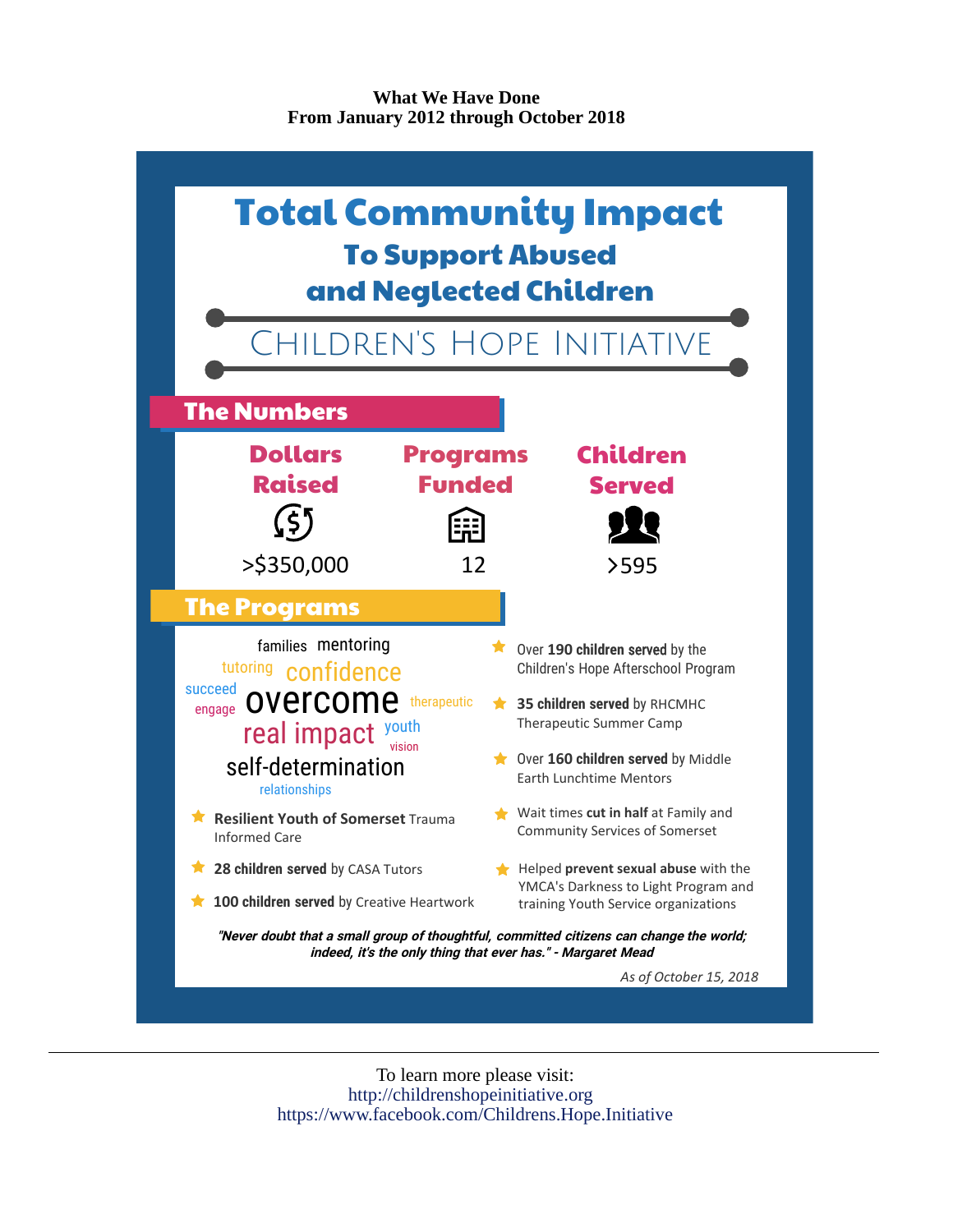### **2018 Accomplishments**

2018 reports on all CHI-funded services provided to Somerset County's abused and neglected children can be viewed on our website at [www.childrenshopeinitiative.org/category/programs](http://www.childrenshopeinitiative.org/category/programs)

# Highlights:

- CASA Tutoring. As a result of a \$5,000 donation from Munich RE America, we were able to continue funding the tutoring program.
- Seventeen children, ages 9-14, who have experienced abuse, neglect, or severe trauma attended CHAP Health and Wellness Respite Camp that included equine therapy, yoga, karate, art therapy, etc.
- Resilient Youth of Somerset was created in 2017. Their website tells their story and describes their exciting work to bring "trauma informed care" to Somerset County. [www.childrenshopeinitiative.org/resilient-youth-of-somerset-county](http://www.childrenshopeinitiative.org/resilient-youth-of-somerset-county)

 Forty educational presentations have been given so far in 2018 to police departments, schools, youth-serving organizations and governmental agencies, and 24 more are planned by year's end.

- "Promise Plus" (New in 2018). Because Middle Earth was losing funding for this innovative program, CHI received a \$10,000 donation that allowed us to help keep this program going through June 2019. It teaches employment readiness and life skills and provides a mentoring program that teaches youth how to become independent young adults. It provides a paid internship as well, which offers youth the opportunity to earn money as well as build a good resume.
- Immigrant Children (New in 2018). Children who experienced neglect and abuse before they arrived in the United States have special needs—not only to overcome neglect and abuse but also to adapt to their new country. Family & Community Services in Bound Brook is doing this for 19 foreign-born middle school children.
- Fun Trips (New in 2018). 60 children, many referred from Tri-County CMO, DCPP, Middle Earth & RHCMHC, went to Six Flags, Dorney Park, and the TreEscape Aerial Adventure Ropes.



## **2019 Innovative Program: Serve Children Through a Coordinated Response**

As a result of our 2017 reassessment of unmet needs, CHI identified the need to find a way for youthserving organizations to collaborate and coordinate services in order to help abused and neglected children with the greatest unmet needs. The result is a collaboration led by Richard Hall Community Mental Health Center along with 5 other nonprofits and governmental agencies to provide Summer Connection 2019. CHI is partnering with Piper Hill Foundation from Morristown to provide this opportunity. Together CHI & Piper Hill will give \$25,000 in 2019 for this exciting, innovative new program. For details, please go to www.childrenshopeinitiative.org/category/programs